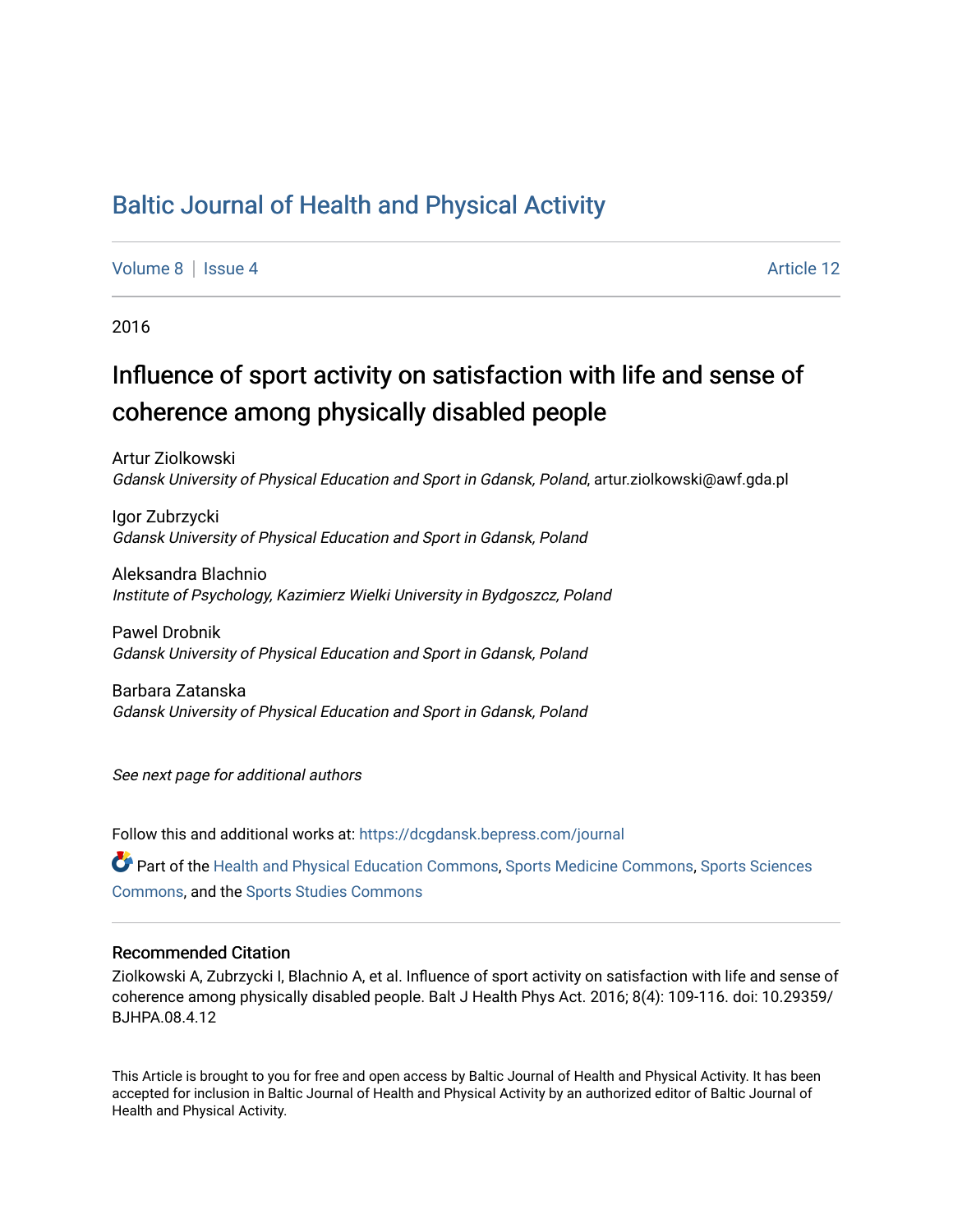## Influence of sport activity on satisfaction with life and sense of coherence among physically disabled people

## Authors

Artur Ziolkowski, Igor Zubrzycki, Aleksandra Blachnio, Pawel Drobnik, Barbara Zatanska, and Waldemar Moska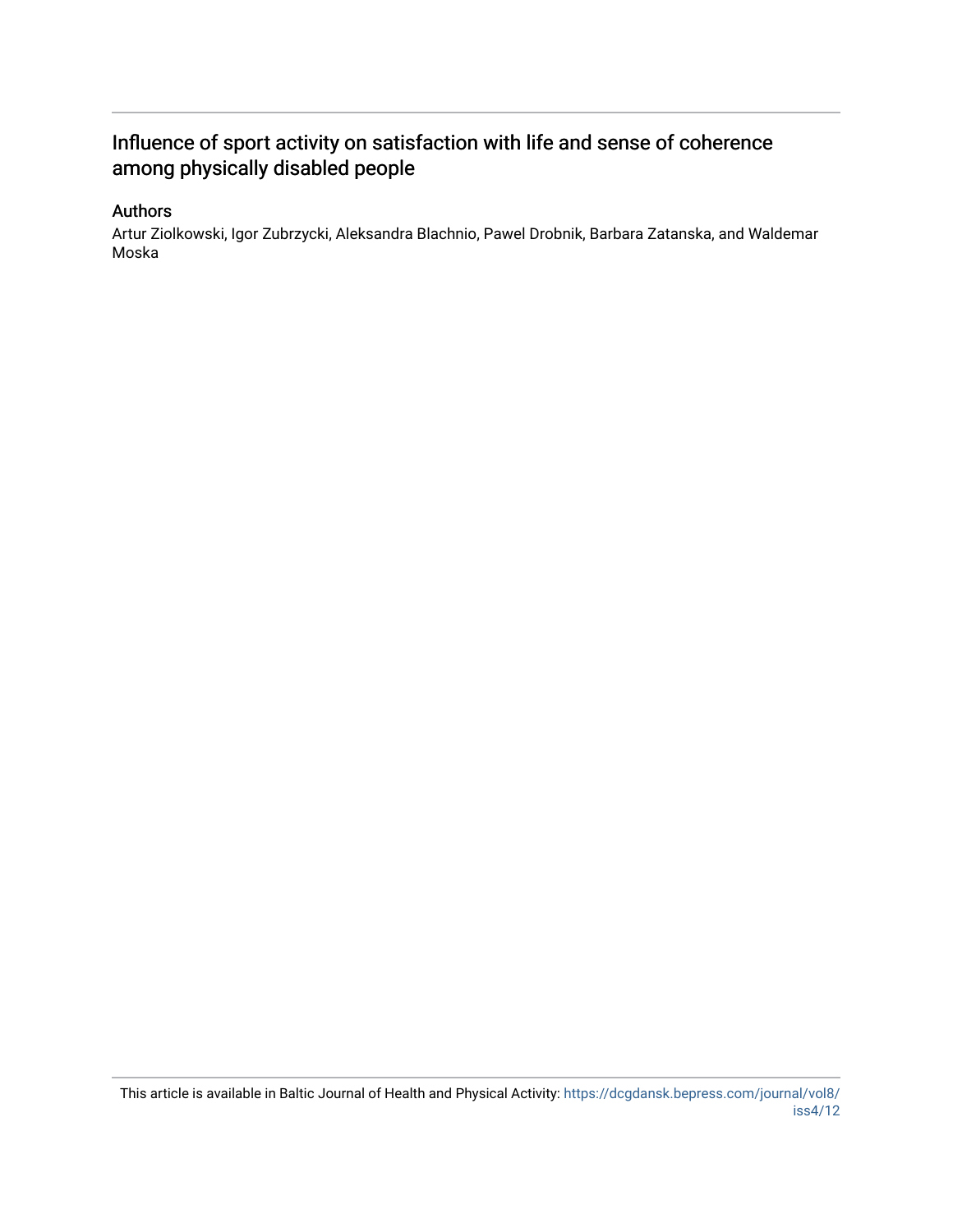#### **ORIGINAL**

**Authors' Contribution: A** Study Design **B** Data Collection **C** Statistical Analysis **D** Data Interpretation **E** Manuscript Preparation **F** Literature Search

**G** Funds Collection

I

# **Influence of sport activity on satisfaction with life and sense of coherence among physically disabled people**

**Artur Ziółkowski1 ABCDEFG, Igor Zubrzycki1 BCDEF, Aleksandra Błachnio2 BDEF, Paweł Drobnik1 ABEF, Barbara Zarańska1 BEF, Waldemar Moska1 ABCDEFG**

<sup>1</sup> Gdansk University of Physical Education and Sport in Gdansk, Poland <sup>2</sup>Institute of Psychology, Kazimierz Wielki University in Bydgoszcz, Poland

| abstract                     |                                                                                                                                                                                                                                                                                                                                                                                                                                                                                                                                                                                                                                                                                                                                                                                                      |
|------------------------------|------------------------------------------------------------------------------------------------------------------------------------------------------------------------------------------------------------------------------------------------------------------------------------------------------------------------------------------------------------------------------------------------------------------------------------------------------------------------------------------------------------------------------------------------------------------------------------------------------------------------------------------------------------------------------------------------------------------------------------------------------------------------------------------------------|
| <b>Background</b>            | The study discusses the differences in the levels of satisfaction withlife (SWL) and a sense<br>of coherence (SOC) in disabled sedentary people, disabled persons performing leisure<br>sports and competitive disabled athletes.                                                                                                                                                                                                                                                                                                                                                                                                                                                                                                                                                                    |
| <b>Material/Methods</b>      | The data were analyzed using analysis of covariance, Pearson-correlation and a linear<br>regression.                                                                                                                                                                                                                                                                                                                                                                                                                                                                                                                                                                                                                                                                                                 |
| <b>Results</b>               | The results indicate that sport elicits an insignificant increase in SWL and SOC. SOC<br>correlates with SWL in sedentary disabled and competitive disabled athletes. In disabled<br>persons performing leisure sports, the level of physical activity must be tuned in order to<br>elicit a congruent increase in SWL and SOC.                                                                                                                                                                                                                                                                                                                                                                                                                                                                      |
| <b>Conclusions</b>           | Continued research on sport and wellness interventions for the individuals with disabilities<br>is recommended. A critical emerging issue is to develop and promote evidence-based<br>sport and wellness programs for physically disabled people in the Republic of Poland.                                                                                                                                                                                                                                                                                                                                                                                                                                                                                                                          |
| <b>Key words</b>             | Disabled persons, sport, satisfaction with life, sense of coherence                                                                                                                                                                                                                                                                                                                                                                                                                                                                                                                                                                                                                                                                                                                                  |
| article details              |                                                                                                                                                                                                                                                                                                                                                                                                                                                                                                                                                                                                                                                                                                                                                                                                      |
| <b>Article statistics</b>    | Word count: 2,248; Tables: 0; Figures: 2; References: 34                                                                                                                                                                                                                                                                                                                                                                                                                                                                                                                                                                                                                                                                                                                                             |
|                              | Received: November 2016; Accepted: December 2016; Published: December 2016                                                                                                                                                                                                                                                                                                                                                                                                                                                                                                                                                                                                                                                                                                                           |
| <b>Full-text PDF:</b>        | http://www.balticsportscience.com                                                                                                                                                                                                                                                                                                                                                                                                                                                                                                                                                                                                                                                                                                                                                                    |
| Copyright                    | © Gdansk University of Physical Education and Sport, Poland                                                                                                                                                                                                                                                                                                                                                                                                                                                                                                                                                                                                                                                                                                                                          |
| Indexation:                  | AGRO, Celdes, CNKI Scholar (China National Knowledge Infrastructure), CNPIEC, De Gruyter - IBR (International<br>Bibliography of Reviews of Scholarly Literature in the Humanities and Social Sciences), De Gruyter - IBZ<br>(International Bibliography of Periodical Literature in the Humanities and Social Sciences), DOAJ, EBSCO - Central<br>& Eastern European Academic Source, EBSCO - SPORTDiscus, EBSCO Discovery Service, Google Scholar, Index<br>Copernicus, J-Gate, Naviga (Softweco, Primo Central (ExLibris), ProQuest - Family Health, ProQuest - Health &<br>Medical Complete, ProQuest - Illustrata: Health Sciences, ProQuest - Nursing & Allied Health Source, Summon<br>(Serials Solutions/ProQuest, TDOne (TDNet), Ulrich's Periodicals Directory/ulrichsweb, WorldCat (OCLC) |
| <b>Funding:</b>              | This research received no specific grant from any funding agency in the public, commercial, or not-for-profit<br>sectors.                                                                                                                                                                                                                                                                                                                                                                                                                                                                                                                                                                                                                                                                            |
| <b>Conflict of interest:</b> | Authors have declared that no competing interest exists.                                                                                                                                                                                                                                                                                                                                                                                                                                                                                                                                                                                                                                                                                                                                             |

**Corresponding author:** Dr hab. Artur Ziółkowski, prof. nadzw., Dep. of Pedagogy of Physical Culture, Gdansk University of Physical Education and Sport; Gorskiego St. 1, 80-336 Gdansk, Poland; e-mail: artur.ziolkowski@awf.gda.pl  **Open Access License:** This is an open access article distributed under the terms of the Creative Commons Attribution-Non-commercial

4.0 International (http://creativecommons.org/licenses/by-nc/4.0/), which permits use, distribution, and reproduction in any medium, provided the original work is properly cited, the use is non-commercial and is otherwise in compliance with the license.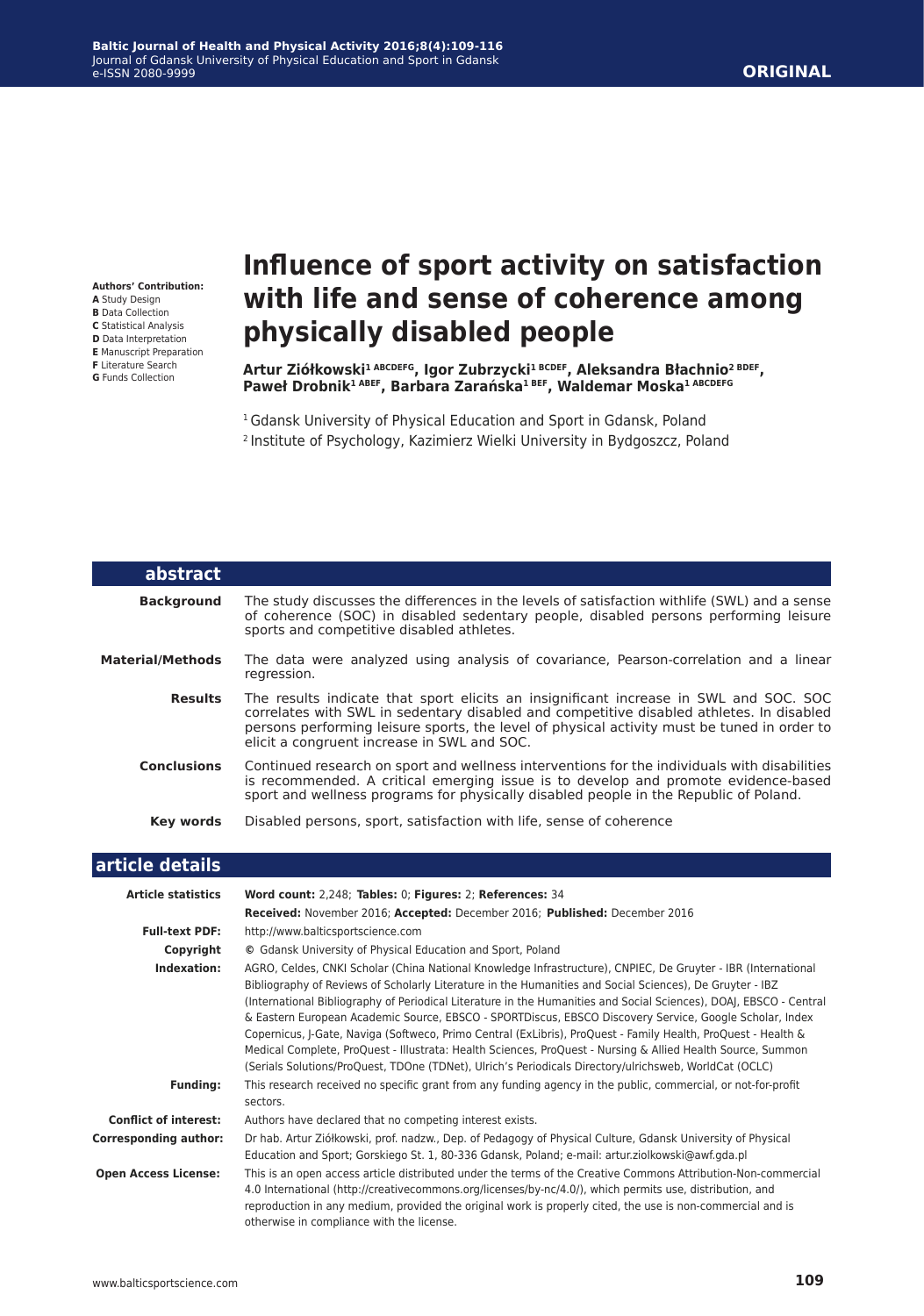## **introduction**

While comprehension of subjective well-being (SWB) is of paramount importance from both the sociological and economical point of view, the studies on this subject date back only to the 80s of the last century [1]. The early studies were mainly focused on positive and negative components of subjective well-being, while satisfaction with life, defined as "a global assessment of a person's quality of life according to his chosen criteria" [2], has received much less attention [3]. Among multiple approaches used for assessment of satisfaction with life [4], the model proposed by Pavot et al. [5] is among the most popular. In this model, the scale of satisfaction with life (SWL) is a multi-positional scale correlating, among others, with a measure of happiness; also encompassed in a mental health model [6]. Additionally, mental health is a function of an emotional well-being [7], which is a derivative of the following components: 1) one's life based on emotional reactions to events and 2) a cognitive judgment of one's life. In other words, subjective well-being can be divided into two quantitative components; 1) an affective component (a pleasant affect and an unpleasant affect) and 2) a cognitive component (life satisfaction). According to the current literature, the latter component of emotional well-being, i.e., satisfaction with life, positivelycorrelates with the following factors: 1) extroversion [8, 9], 2) conscientiousness and agreeability [10, 11], 3) high self-esteem [1, 12, 13], 4) sense of control [12], especially the internal locus of control [1], and 4) optimism [14, 15, 16].

The number of the disabled in Poland who accordingto the United Nations Educational, Scientific and Cultural Organization (UNESCO) [17] may be (and very often are) marginalized in society due to disability amounts to 14% of the total population [18]. Individuals with disabilities, as a group, prove to be at a high risk of poor health outcomes such as obesity, hypertension, mood disorders (depression). They often engage in unhealthy behaviors such as smoking cigarettes. Thus, sport is considered as one of the most efficient instruments [19] of improvement in social integration. It improves one's overallenjoyment with life, mobility skills, perception of health and well-being [20]. Consequently, one may conjecture that sport should elicit an improvement in the health-related quality of life (HRQoL), which, in turn, will lead to a higher level of satisfaction with life in disabled persons.

The study presented here isfocused on an assessment of the influence of sport, both leisure and competitive, on the level of SWL in the disabled. We studied the following three groups: 1) sedentary disabled people, 2) disabled people doing recreational (leisure) sport, and 3) competitive disabled athletes. The study was performed under the two null hypotheses 1) sport does not lead to an increase in SWL, and 2) a higher sense of coherence of the physically disabled will correlate with a higher assessment of the satisfaction with life and the sense of fulfillment.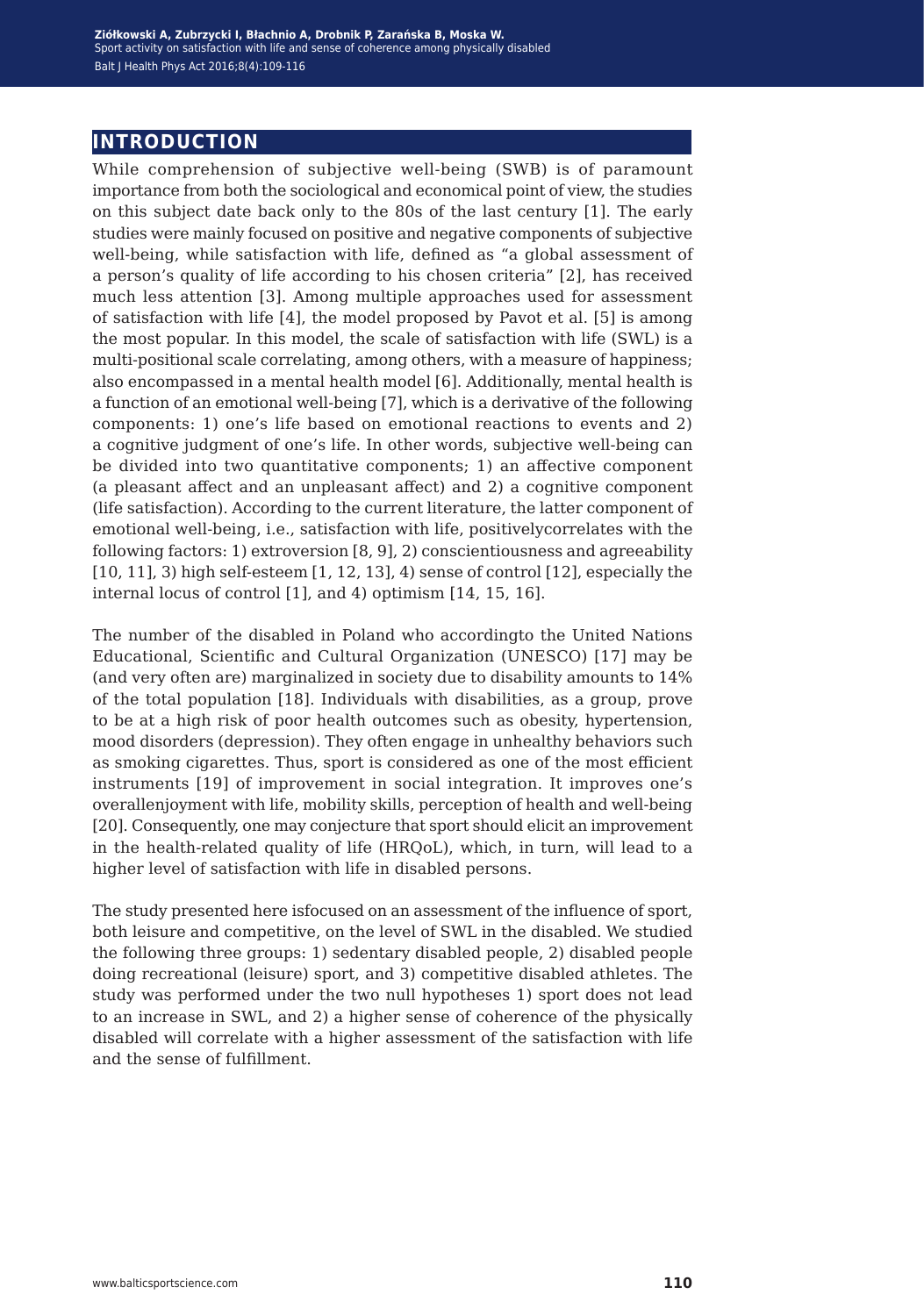## **material and methods**

#### **study subjects**

The study subjects were selected using the following inclusion criteria: they should have a congenital and acquired physical disability, i.e., amputated limbs, spinal injuries, body deformities, cerebral palsy, and/or limb reduction defect (amelia). All the subjects were recruited through advertisements in disability centers across the Republic of Poland.

The level of physical activity was assessed by means of a self-reported questionnaire. The following criteria were used to assess the level of sport activity: 1) the length of performing of sport activities (years), and 2) sport achievements measured by results achieved during international competitions. Such an approach allowed us to divide the sample into three following groups: 1) physically disabled sedentary individuals who do not participate in any physical activity apart from the necessary rehabilitation  $(G1, n = 188)$ , male = 106, female = 82; mean age  $\pm$ SD: 37  $\pm$ 8.17), 2) physically disabled individuals who perform leisure sports regularly  $(G2, n = 64,$  male = 20, female =  $44$ ; age mean  $\pm$ SD: 31  $\pm$ 9.20), and 3) physically disabled athletes participating in various Paralympic disciplines who achieve high sports results on the international arena (participants and medal winners of the European Championships, the World Championships and the Olympic Games (G3,  $n = 21$ , male = 4, female = 17; age mean  $\pm$ SD: 37  $\pm$ 9.10). The study was approved by the local Ethics Committee.

#### **assessment of thegeneral satisfaction with life**

The satisfaction with life was measured using the Satisfaction with Life Scale (SWLS) [3] adjusted to the Polish population [21]. The scale consists of five statements, whose validity concerningthe respondent's self is assessed by him/ her on a seven-point scale with responses ranging from 'Strongly disagree' to 'Strongly agree'. Overall scores on the SWLS range from 5–35; the higher respondent's score is, the greater life satisfaction is.

#### **sense of coherence**

The sense of coherence was measured by means of the Orientation to Life Questionnaire (SOC-29) [22, 23] adapted to the Polish population [24]. In brief, the questionnaire consists of 29 test items, expressed in the form of questions: eleven of the set refer to the sense of comprehensibility (C), ten – to the sense of manageability (Ma) and eight – to the sense of meaningfulness (Me).

#### **statistical analysis**

Distributions of the analytical samples were examined by means of numerical and graphical methods employing the following numerical tests: Shapiro-Wilk [25], Kolmogorov-Smirnov [26], Cramer-von Misses [27], and Anderson-Darling [28], and histograms and quantile-quantile plots, respectively.

Differences between the mean values of SWLS between the studied groups were analyzed using ACOVA, adjusted for age, and post-hoc Tukey' tests. The result of the statistical test was considered significant for P-values < 0.05. Cross-correlations between SOC and SWLS were analyzed by means of Pearson-correlation and a linear regression analysis.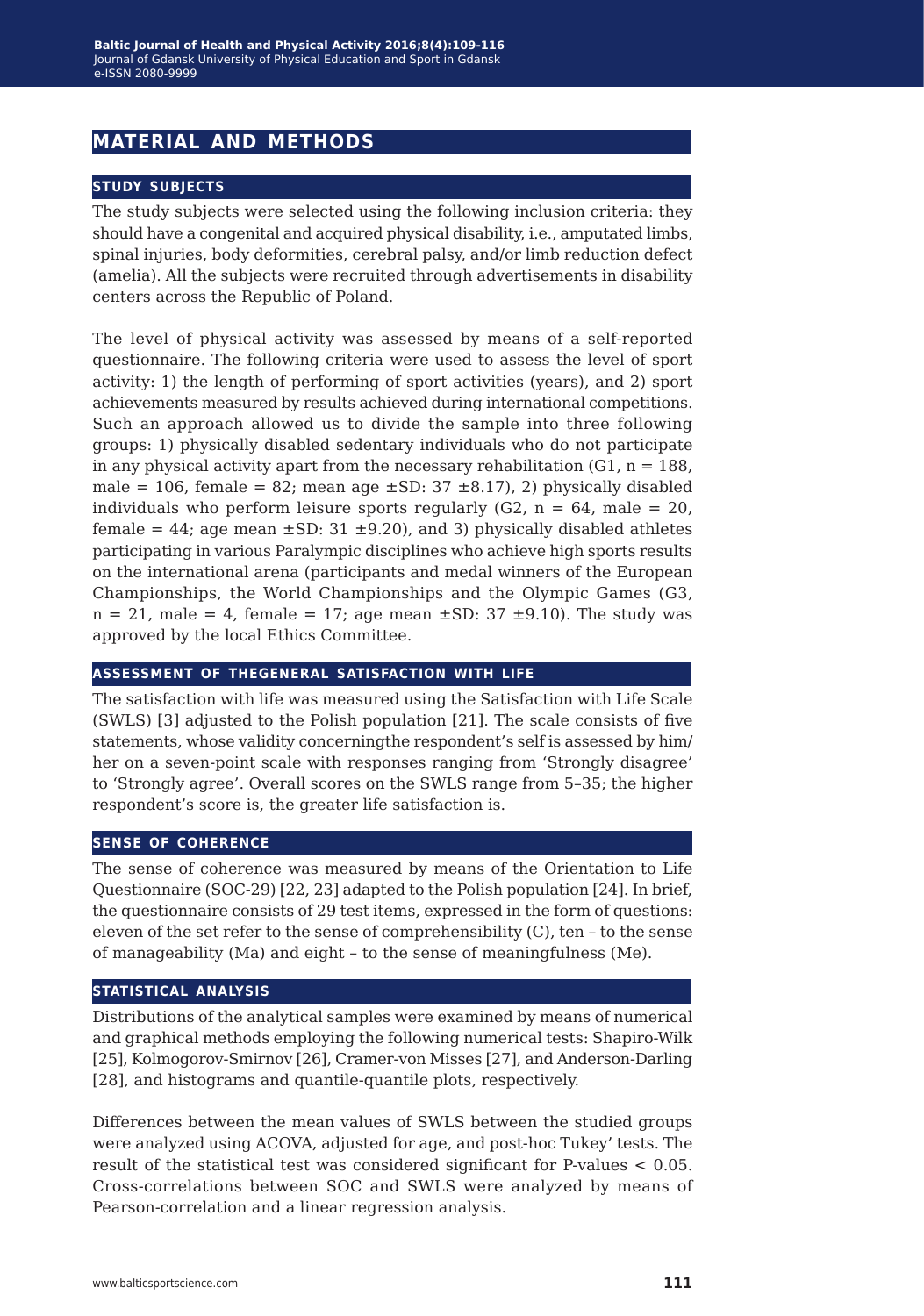## **results**

#### **multi-year sports training and general satisfaction with life and the sense of coherence of the physically disabled**

There was a non-significant effect of the level of sports activity on SWLS and SOC at  $p < 0.05$ ; [F(2, 270) = 0.58,  $p = 0.5585$ ], and [F(2, 270) = 0.22,  $p = 0.7892$  for SWLS and SOC, respectively. There is, however, an increase in the mean values of SWLS across groups G1-G3:  $M_{\text{G1}} = 18.63$ , SD<sub>G1</sub> = 5.37;  $M_{G2}$  = 18.83, SD<sub>G2</sub> = 4.74;  $M_{G3}$  = 19.90, SD<sub>G3</sub> = 4.27, resulting in 1% and 5% of a relative increase in SWLS across G1/G2 and G2/G3. It is worth noticing that their life satisfaction is moderately positive in comparison to Juczyński's normative sample  $(N = 555$ , adults aged 20-55).

These results provide an important view of the life satisfaction of disabled people that falsifies the standard view that the QOL of people who live with disabilities is extremely low. In fact, what literature proves and our results confirm, they rate their own QOL only slightly lower than individuals without disabilities [29]. There is also an increase inthe average values of SOC across groups G1-G3:  $M_{G1} = 120.56$ ,  $SD_{G1} = 16.12$ ;  $M_{G2} = 121.61$ ,  $SD_{G2} = 12.87$ ; and  $M_{G3}$  = 122.43, SD<sub>G3</sub> = 11.14, yielding 0.87% and 0.67% of a relative increase in SOC across G1/G2 and G2/G3 (Fig. 1A-B).



Fig. 1A–B. Differences between scores of life satisfaction and a sense of coherence assessments among disabled people: G1 – disabled sedentary, G2 – disabled performing leisure sport, G3 – disabled competitive athletes

**moderating influence of multi-year sports training on the relationship between the sense of coherence and satisfaction with life**

An analysis of cross-correlations between SWLS and the SOC within the studied groups brings the following results; G1:  $r(188) = 0.433, p < 0.001, G2$ :  $r(64) = -0.018$ ,  $p = 0.8893$ , G3:  $r(21) = 0.53875, p = 0.0117.$ 

A linear regression analysis employed to test if SOC significantly predicts participants' SWLS in group G1 leads to the

following results: the predictor explains 18.4% of the variance ( $R^2 = 0.1874$ ,  $F(1,186) = 42.89, p < 0.0001$  and SOC significantly predicts SWL ( $\beta = .144$ )  $t = 6.55$ ,  $p < 0.0001$ ).

An analogous analysis for G2 leads to the following results: predictor explains 0.03% of the variance  $(R^2 = 0.0003, F(1.62) = 0.02, p = 0.093)$ . Regression analysis of SWLS as a function of SOC for G3 indicates that the predictor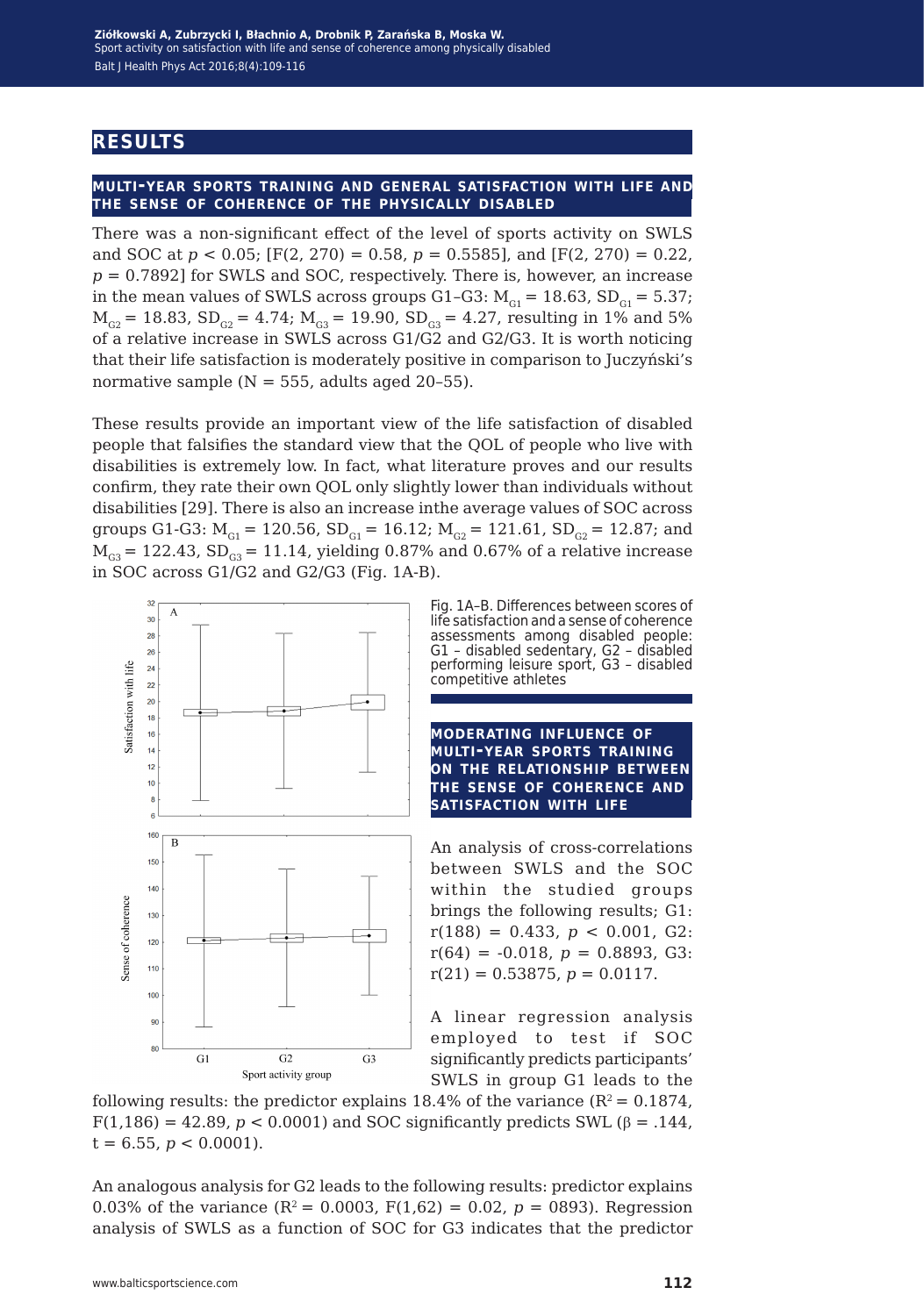

explained 29% of the variance  $(R^2 = 0.2902, F(1,19) = 7.72, p = 0.0117)$ and SOC significantly predicts SWLS  $(\beta = 0.21, t = 2.79, p = 0.0117).$ The graphical representation of the obtained results is shown in Fig. 2A–C.

Fig. 2A-C. Cross-correlation and linear regression equation of relations between sense of coherence and satisfaction with life in three subjects' groups: A –disabled sedentary, B– disabled performing leisure sport, C– disabled competitive athletes

#### **discussion**

Sport of the disabled is an integral part of contemporary physical culture. It is not only a means of motor rehabilitation but also a factor conditioning the psychological well-being of disabled individuals. We made an attempt to assess the level of cross-correlations between satisfaction with life, and sense of coherence, with a level of sport activity of physically disabled people. Our results are consistent with the already described research in medical and sport science literature

that illustrates the influence of sport on the perceived quality of life.

An analysis of SWL as a function of a level of sport activity exposed the highest satisfaction with life in physically disabled athletes participating in various Paralympic disciplines. Although the observed differences are non-significant, the level of SWL in Paralympic sportsmen is clearly greater than the level of SWL in sedentary disabled people and in disabled people participating in leisure sport activities. This has already been discussed in literature where the scientists indicate that the influence of sport on the quality of life of people with disabilities may not be dependent on the level of participation [20]. We made an analogous observation regarding SOC as a function of sport activity.

There is a correlation between the SOC and a SWL in sedentary disabled and disabled athletes. Additionally, a linear regression analysis exposed a clear- -cut functional relation between SOC and SWL in these groups i.e., group G1 and G3. This observation leads to a conjecture that SOC correlates with SWL in a bimodal fashion: only extreme values of sport activity, i.e., none or competitive activity drives a correlation between SOC and SWL.

An amalgam of the obtained results leads to a conclusion that an increase in sport activity elicits an increase in satisfaction with life. This observation is in agreement with the results reported by Yazicioglu et al., [30], who showed that physically disabled people have higher life satisfaction scores than those not involved in any adapted sports. The literature review also indicates that sport activity augments the level of life satisfaction not only in adult disabled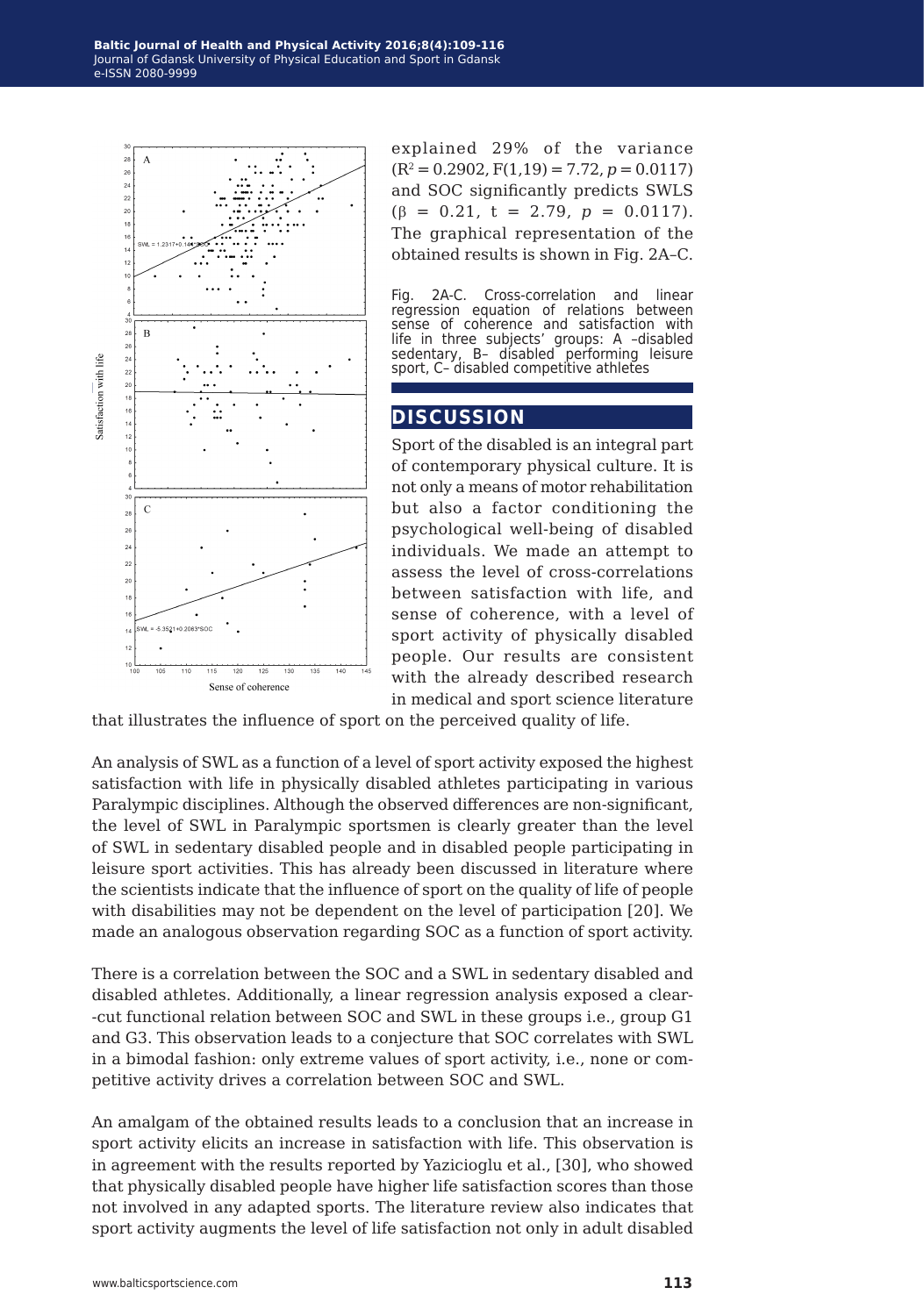sportsmen but also among the youth, *vide* the study on sport activity and satisfaction with life in Middle School Students [31, 32]. However, our results indicate that to elicit an increase in life satisfaction in disabled people, a higher intensity of physical exercises is required.

Reevaluation of our results in the light of those indicating that persons with a strong SOC manage stresses of life better than those with a weak SOC [22, 32] leads to interesting conclusions. Thus, in inactive disabled persons as well as in those involved in competitive sports a cross-correlation between SWL and SOC reveals a direct relationship between comprehensibility, manageability and meaningfulness with satisfaction with life. In disabled persons involved in leisure sport activities an increase in SWL does not render changes in comprehensibility, manageability and meaningfulness. Additionally, an amalgam of the aforementioned observations with a relative increase in SWL and SOC among the studied groups as a function of sports activity exposes a competitive sports activity as the most appropriate medium for adaptation to everyday stresses. This observation can be explained based on our knowledge on a biological response to physical exercises [33, 34]: 1) the direct result of physical effort is the secretion of endorphins, 2) regular physical exercise decreased the risk of depression, cardiovascular diseases and even cancer, 3) sports and physical recreation prevent anincrease in body weight and aging of an organism; 4) physical activity and happiness boost the functioning of the immunological system.

However, we have to stress that in the light of the obtained results only regular exercises result in the aforementioned physiological changes in disabled persons, non-regular sport activities, such as, for example, sporadic leisure sport, may lead to overtraining, which abates comprehensibility, manageability and meaningfulness rendering alack of correlation between SOC and SWL.

The presented results undoubtedlyhave some limitations. The participants included in the study met many of the key characteristics of the physically disabled persons;however, they are not representatives of the population as a whole. Beyond this, the proportion of the involved subsampleswas not equalized. We found, however, that the sport participation variable needs clarification and further research. In future, we plan to measure other aspects of participation such as: benefits derived from participation, its quality, etc.

### **conclusions**

Our study, although not exhaustive, reveals that sport elicits, although statistically insignificant, an increase in SWL and SOC among disabled people. SOC correlates with SWL in sedentary disabled persons and competitive disabled athletes. In physically active disabled people, the level of sport activity has to be appropriately adjusted in order to elicit a congruent increase in SWL and SOC. Researchers, especially in Poland, where until recently people with disabilities have been overlooked in public awareness and health prevention, should improve their understanding of the issues related to disability, sport, and the interplay between disability, age and different sources of social and economic inequality.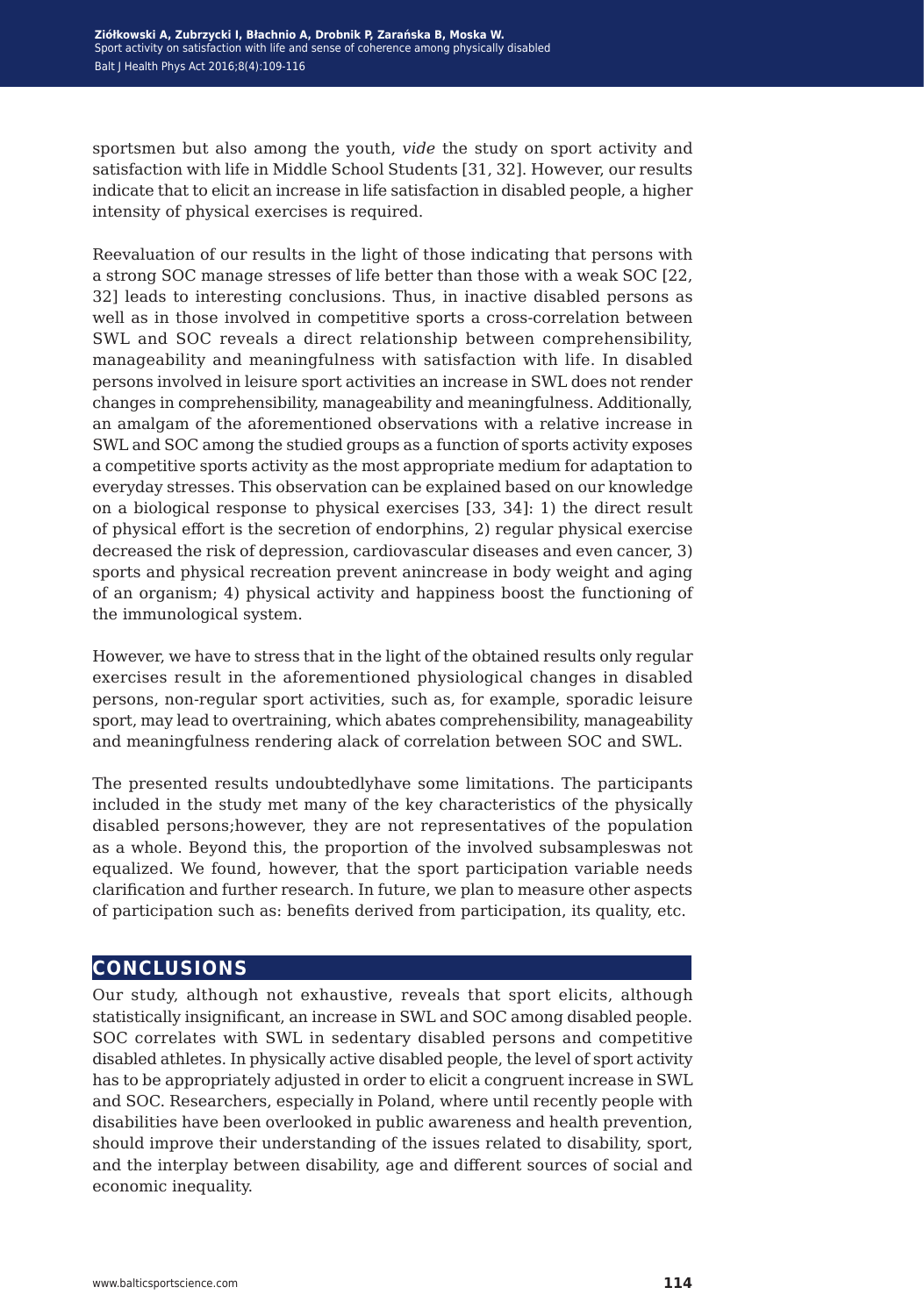#### **references**

- [1] Diener E. Subjective well-being. Psychol Bull. 1984;95(3):542-575.
- [2] Shin DC, Johnson DM. Avowed happiness as an overall assessment of the quality of life. Soc Indic Res. 1978;5(1-4):475-492.
- [3] Diener E, Emmons RA, Larsen RJ, Griffin S. The satisfaction with life scale. J Pers Assess. 1985;49(1):71- 75.
- [4] Ziółkowski A, Błachnio A, Pąchalska M. An evaluation of life satisfaction and health Quality of life of senior citizens. Ann Environ Med. 2015;22(10):147-151.
- [5] Pavot W, Diener E. Review of the Satisfaction With Life Scale. Psychol Assessment. 1993;5(2):164-172.
- [6] Keyes CL. The mental health continuum: from languishing to flourishing in life. J Health Soc Behav. 2002;43(2):207-222.
- [7] Stewart-Brown S. Emotional wellbeing and its relation to health. Physical disease may well result from emotional distress. BMJ. 1998;317(7173):1608-1609.
- [8] Costa PT, McCrae RR. Influence of extraversion and neuroticism on subjective well-being: happy and unhappy people. J Pers Soc Psychol. 1980;38(4):668-678.
- [9] Emmons RA, Diener E. Personality correlates of subjective well-being. Pers Soc Psychol Bull. 1985;11(1):89-97.
- [10] DeNeve KM, Cooper H. The happy personality: a meta-analysis of 137 personality traits and subjective well-being. Psychol Bull. 1998;124(2):197-229.
- [11] Diener E. Lucas R. Personality, and subjective well-being. In: Diener KDE, Schwarz N, Eds. Wellbeing: The foundations of hedonic psychology. New York: Russell Sage Foundation; 1999, 213-229.
- [12] Campbell A. The Sense of Well-Being in America: Recent Patterns and Trends. New York: McGraw-Hill; 1981.
- [13] Cheng H, Furnham A. Personality, self-esteem, and demographic predictions of happiness and depression. Pers Indiv Differ. 2003;(34):921-942.
- [14] Christensen CM, Suárez FF, Utterback JM. Strategies for survival in fast-changing industries. Manage Sci. 1998;44(12):207-220.
- [15] Headey B, Holmstrom E, Wearing A. The impact of life events and changes in domain satisfactions on well-being. Soc Indic Res. 1984;(15):203-227.
- [16] Lucas RE, Diener E, Suh E. Discriminant validity of well-being measures. J Pers Soc Psychol. 1996;(71):616-628.
- [17] United Nations Educational Scientific and Cultural Organization 2010. EFA Global Monitoring Report. [Available at: http://www.unesco.org/new/en/education/themes/leading-the-international-agenda/ efareport/reports/2010-marginalization/][Accessed on May 2016].
- [18] Central Statistical Office 2012. [Available at: http://www.stat.gov.pl/gus/index\_ENG\_HTML.htm] [Accessed on July 2016]
- [19] Krahé B, Altwasser C. Changing negative attitudes towards persons with physical disabilities: an experimental intervention. J Community Appl Soc Psychol. 2006;16(1):59-69.
- [20] Groff DG, Lundberg NR, Zabriskie RB. Influence of adapted sport on quality of life: Perceptions of athletes with cerebral palsy. Disabil Rehabil. 2009;31(4):318-326.
- [21] Juczyński Z, Ogińska-Bulik N. Narzędzia pomiaru stresu i radzenia sobie ze stresem [Tools of coping with stress measurements]. Warszawa: Pracownia Testów Psychologicznych Polskiego Towarzystwa Psychologicznego; 2009. Polish.
- [22] Antonovsky A. The structure and properties of the sense of coherence scale. Soc Sci Med. 1993;36(6):725-733.
- [23] Eriksson M, Lindstrom B. Validity of Antonovsky's sense of coherence scale: a systematic review. J Epidemiol Community Health. 2005;59(6):460-466.
- [24] Koniarek J, Dudek B, Makowska Z. Kwestionariusz Orientacji Życiowej. Adaptacja The Sense of Coherence Questionnaire (SOC) A. Antonovsky'ego [Questionnaire of Life Orientation. Adaptation of Antonovsky's: The Sense of Coherence Questionnaire]. Prz Psychol. 1993;36(4):491-502. Polish.
- [25] Shapiro SS, Wilk MB, Chen HJ. A Comparative study of various tests for normality. J Am Stat Assoc. 1968;63(324):1343.
- [26] Kolmogrov A. Sulla Determinazione Empirica di una Legge di Distributione. Giornale dell'Instituto Italiano degi Attuari. 1933;4:1-11. Italian.
- [27] Anderson TW. On the distribution of the two-sample cramer-von mises criterion. Ann Math Statist. 1962;33(3):1148-1159.
- [28] Anderson TW, Darling DA. Asymptotic Theory of Certain Goodness of Fit Criteria Based on Stochastic Processes. Ann Math Statist. 1952;23(2):193-212.
- [29] Amundson R. Quality of life, disability, and hedonic psychology. J Theor Soc Behav. 2010;40(4):374- 392.
- [30] Yazicioglu K, Yavuz F, Goktepe AS, Tan AK. Influence of adapted sports on quality of life and life satisfaction in sport participants and non-sport participants with physical disabilities. Disabil Health J. 2012;5(4):249-253.
- [31] Zullig KJ, White RJ. Physical activity, life satisfaction, and self-rated health of middle school students. Appl Res Quality Life. 2011;6(3):277-289.